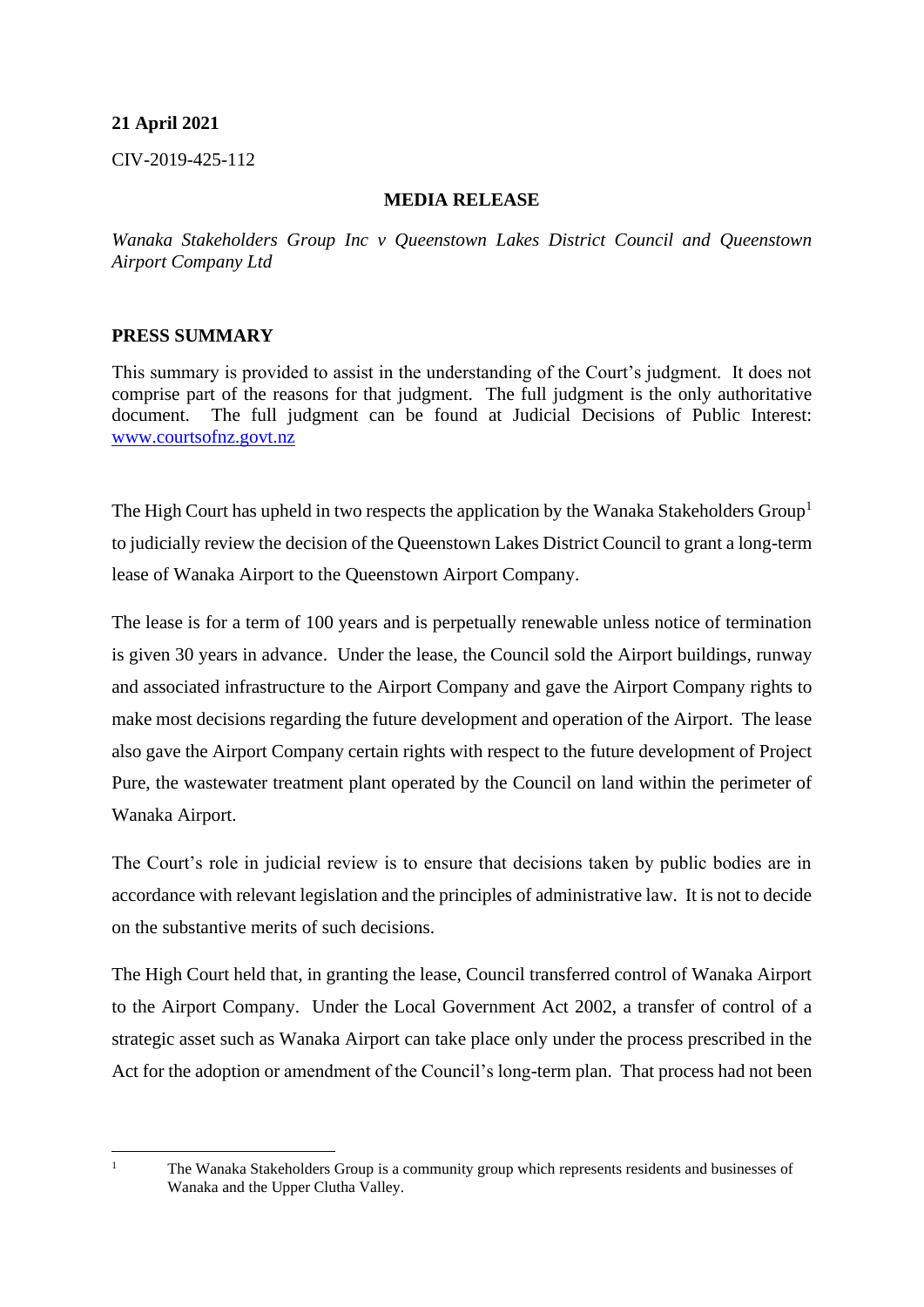followed. Therefore, the decision to grant the lease did not comply with the Local Government Act and was unlawful.

The High Court also held that the consultation process carried out by the Council before granting the lease did not comply with the consultation requirements of the Local Government Act.

The Court was satisfied that the lease had been agreed by the Council's negotiating team in the expectation that Wanaka Airport would be developed as a complementary airport to Queenstown Airport to accommodate narrow body jet aircraft, and that the Lease was intended to enable that level of development, even if no final decisions had been made on the timing and scale of future jet services. However, the proposal on which the Council consulted the people and communities of the District envisaged a more limited development of Wanaka Airport that did not include scheduled jet-services. The Court considered that the expectation of introducing jet services to Wanaka Airport arose in the course of negotiations over the lease after the consultation process had concluded.

As a consequence, the proposal on which the Council carried out its consultation process did not fairly represent the nature of the decision taken by the Council when it granted the lease. In this respect too, the decision to grant the lease did not comply with the Local Government Act and was unlawful.

The High Court rejected arguments by the Wanaka Stakeholders Group that, in granting the lease, the Council transferred legal ownership of Wanaka Airport and effective control of Project Pure to the Airport Company. The Court also held that, in granting the lease, the Council had not triggered the requirements of the Local Government Act concerning decisions to alter significantly the level of services provided at Wanaka Airport. The Court also held that it was unnecessary to decide whether the decision to grant the lease was unreasonable or had failed to take account of relevant considerations.

The Court acknowledged that there would be disruption to the tenants at Wanaka Airport, to the Council and to the Airport Company if the lease were set aside. However, it considered that if the lease were not set aside, the public's ability to have a say in the future uses of the Airport over the next 100 plus years would be limited. Consultation by the Airport Company would be at the Company's discretion and outside the Local Government Act's processes.